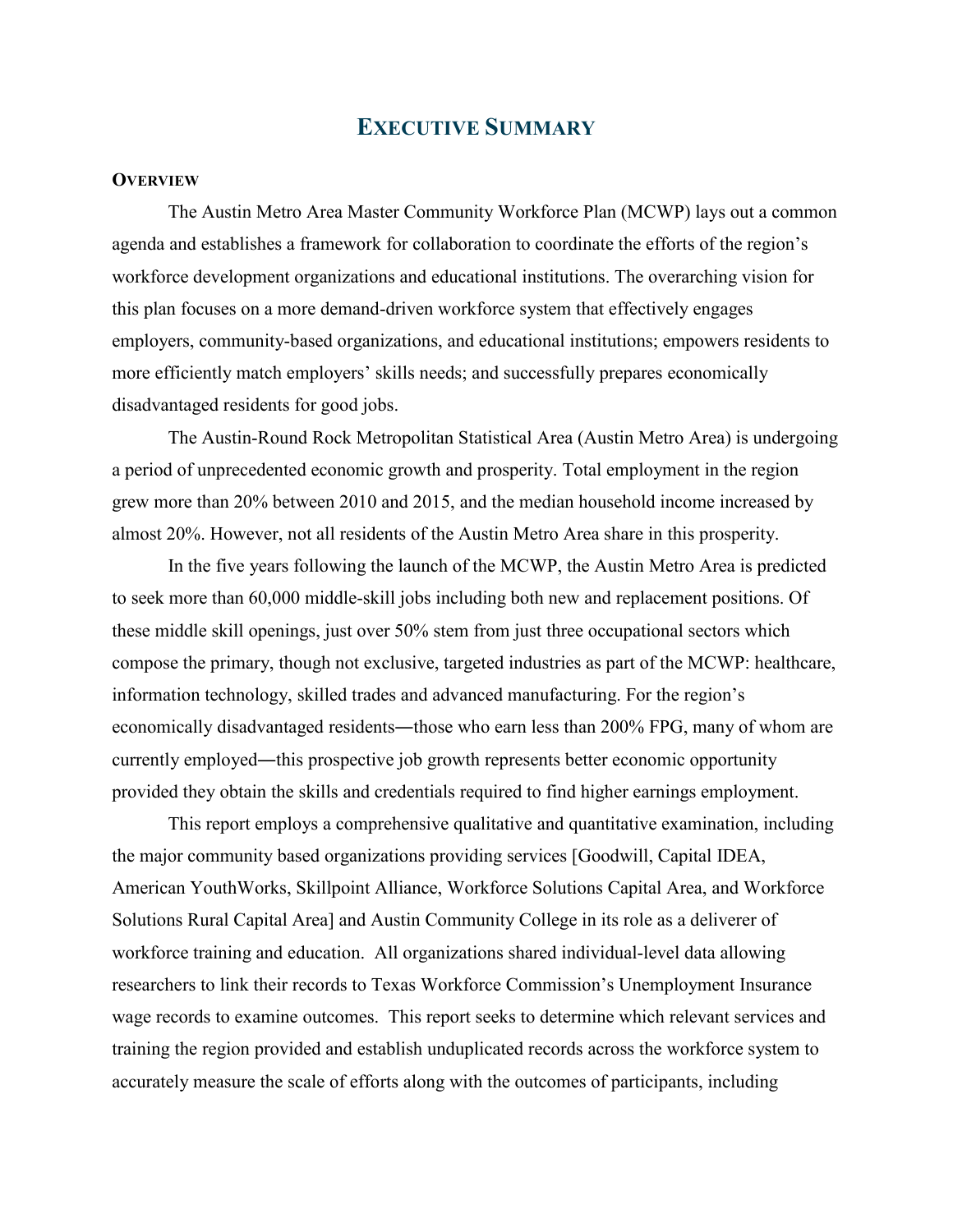program completion, employment, and earnings. As the region continues to implement the MCWP, this Year One evaluation report serves as a reference to how the system is continuing to expand and modify to meet the needs of its population and provides accurate baseline year numbers with which to compare results of ongoing and future regional coordination and collaboration efforts.

### **HIGHLIGHTS**

Though just one year into the implementation of the MCWP, the region is on track to meet the 2021 goals. Despite a decline in regiona1 enrollment numbers from 6,750 to 6,027, the region experienced gains in completion, employment, and the number of completers earning 200% above Federal Poverty Guidelines between the Baseline Year and Year One.





Between the Baseline Year (2015-2016) and Year One (2017-2018), regional enrollment declined from 6,750 to 6,027 led primarily by a decline in enrollment at ACC. Between these two periods, the region experienced an increase in completion. In the Baseline Year, the region completed 931 participants while in Year One the region completed 1,679 participants, representing an increase of 80% for the region.<sup>[1](#page-1-0)</sup>

Baseline Year completers found employment in the first quarter after finishing their

<span id="page-1-0"></span> $<sup>1</sup>$  The increase in completion for the region occurs even if new organizations added in Year One are removed from</sup> the analysis.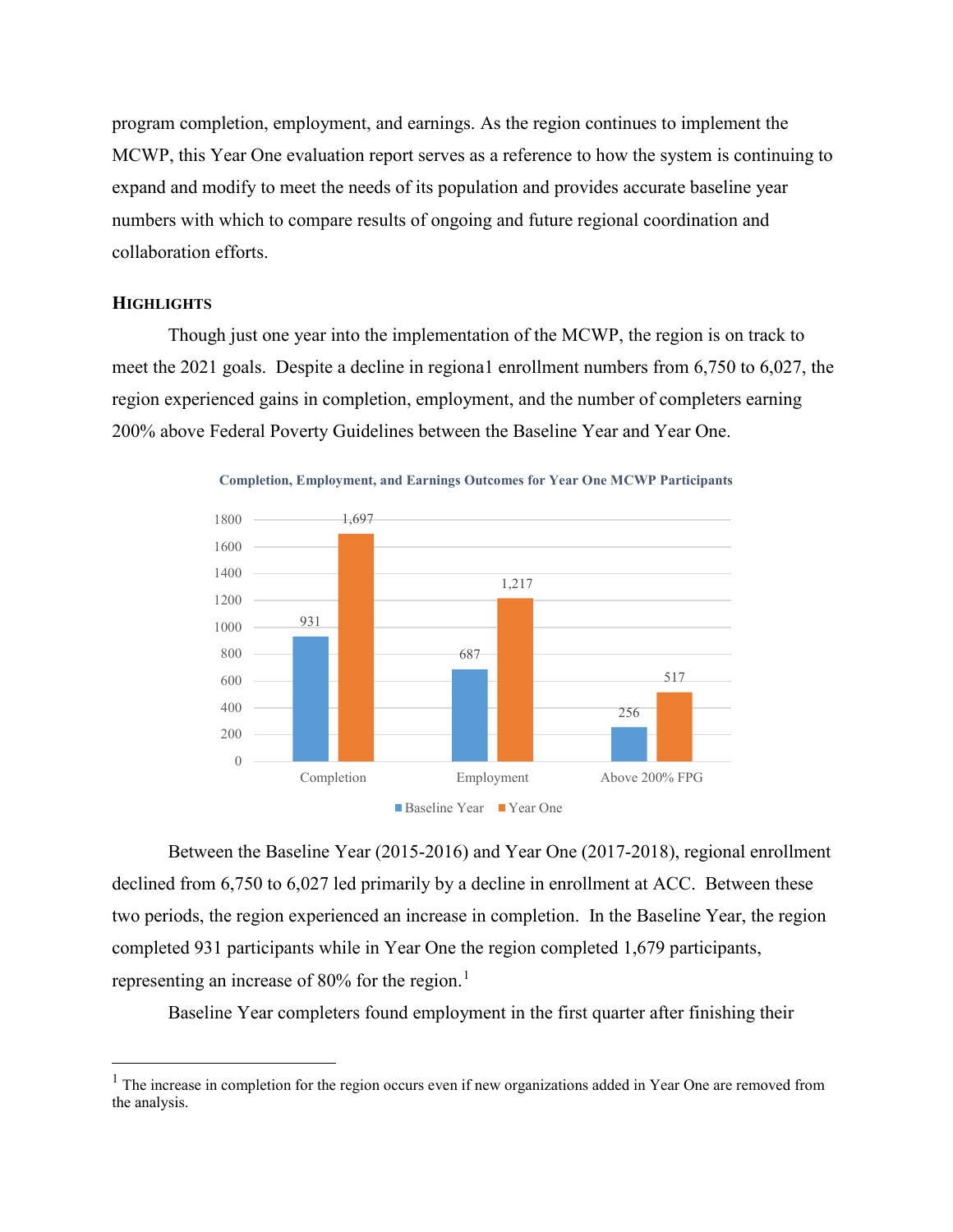program at a similar rate (74%) to Year One completers (72%). The number of completers finding employment increased from 687 for the Baseline Year to 1,217 for Year One completers. Baseline Year completers who found employment earned a median wage of \$5,282 the first quarter after finishing. The quarterly median earnings for MCWP completers in Year One who found employment in the first semester was \$5,839 an increase of \$3,866 from the median of the four quarters prior to enrolling in a program. This represents a 196% increase from their preentry average quarterly earnings.

Just over a quarter (27%) of Baseline Year completers earned above 200% FPG in the first quarter following completion, while a higher share (31%) of Year One completers earned 200% FPG in the first quarter following completion. This higher share of completers moved out of 200% FPG poverty between these two years is particularly dramatic when considering the larger size of completers. In the Baseline Year, the region moved 256 participants beyond the 200% FPG threshold; the Year One, the region moved more than double that number: 517.

Despite a decline in enrollment between the Baseline Year and Year One, regional efforts under the MCWP increased the number of individuals who completed a program, found employment, and earned above 200% FPG in the first quarter after finishing their program.

## **RECOMMENDATIONS**

- *Leverage existing opportunities through direct enrollment relationships.* Formalizing direct recruitment/enrollment to ACC from CBO training and support service providers, as well as high school career and technical education programs that specifically serve low-income individuals and families would likely improve greater uptake of the existing programs.
- *Co-enroll students to further increase completion rates.* Baseline report data demonstrates that higher shares of completers who co-enrolled at ACC and a CBO earn above 200% FPG than those in just one of the two. By co-enrolling ACC students in support services such as Succeed, Capital IDEA and WIOA case management (in the case of continuing education), students are likely to receive support and resources leading them to complete their program and earning above poverty wages.
- *Promote unified pathways and a shared outreach model.* For many regional CBOs and even some of the ACC programs, recruitment remains a challenge. Low-income individuals